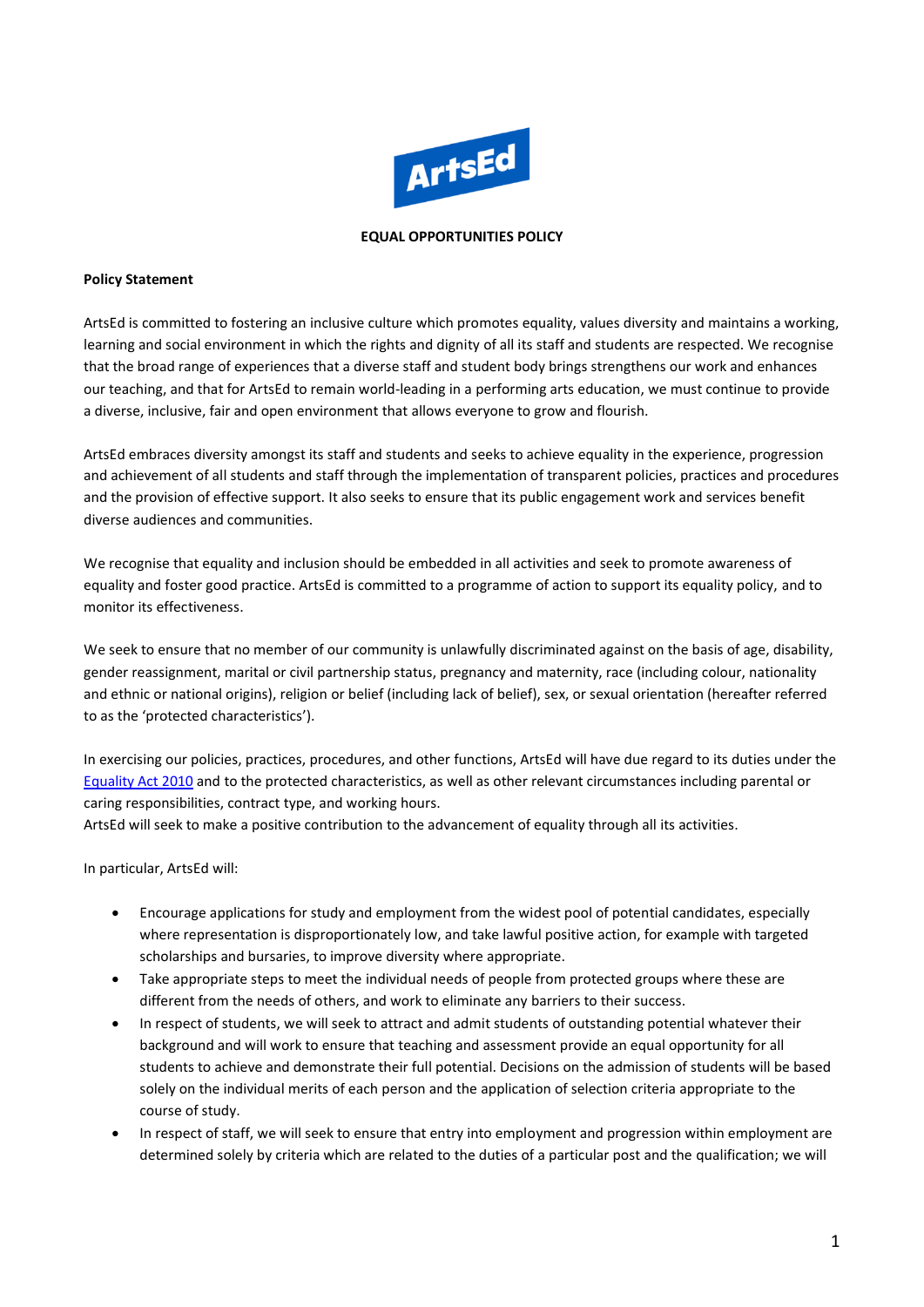support career development and progression with the aim of ensuring diverse representation and participation at all levels.

ArtsEd understands inclusion to mean institutional and individual efforts and actions to foster an environment and culture in which each person feels and is valued, listened to and respected, able to be themselves and empowered to participate fully in the life of ArtsEd.

ArtsEd expects everyone in our community to treat each other with respect, courtesy and consideration and does not tolerate any form of unlawful discrimination, bullying, harassment, or victimisation.

# **Application of Policy**

This policy applies to all those who come into contact with ArtsEd in the course of the provision of education, this includes:

- All students i.e., everyone who has a contract for study with ArtsEd;
- All members of staff holding a contract of employment;
- Creative and other Freelance staff;
- Trustees;
- Workers employed through agencies;
- Voluntary workers;
- Visitors including external people or agencies using ArtsEd's premises, facilities or services;
- Contractors working at ArtsEd; and
- Applicants for study and employment, including offer holders.

Everyone at ArtsEd is expected to act in accordance with this policy and to always treat each other with respect, and in all forms of communications, including online. All staff and students are required to follow the relevant guidelines on the use of social media.

Whilst the policy is intended to cover behaviour in an educational context and includes all conduct and activity on the school premises, our standards of behaviour apply equally outside of the premises whether educational, social, cultural, or other.

# **ArtsEd's Commitment:**

We will:

- seek to embed equality, diversity and inclusion in all our activities;
- have regard to our obligations under relevant legislation, including the [Equality Act 2010](https://www.gov.uk/guidance/equality-act-2010-guidance) and the [Public Sector](https://www.equalityhumanrights.com/en/advice-and-guidance/public-sector-equality-duty)  [Equality Duty 2011;](https://www.equalityhumanrights.com/en/advice-and-guidance/public-sector-equality-duty)
- publicise this policy, and any related codes of practice and guidance;
- promote awareness and understanding of equality, diversity and inclusion among staff and students through the provision of training, guidance and campaigns;
- foster a positive culture for working and studying which permits freedom of thought and expression within a framework of mutual respect and without violating the dignity of others;
- use evidence–based approaches to inform our activities to increase equality, and to measure the impact of changes;
- develop equality objectives, create and monitor action plans, and report on progress toward attaining agreed objectives;
- monitor data on our staff, students, and applicants for study or employment; and
- regularly review this policy and all associated codes of practice and guidance.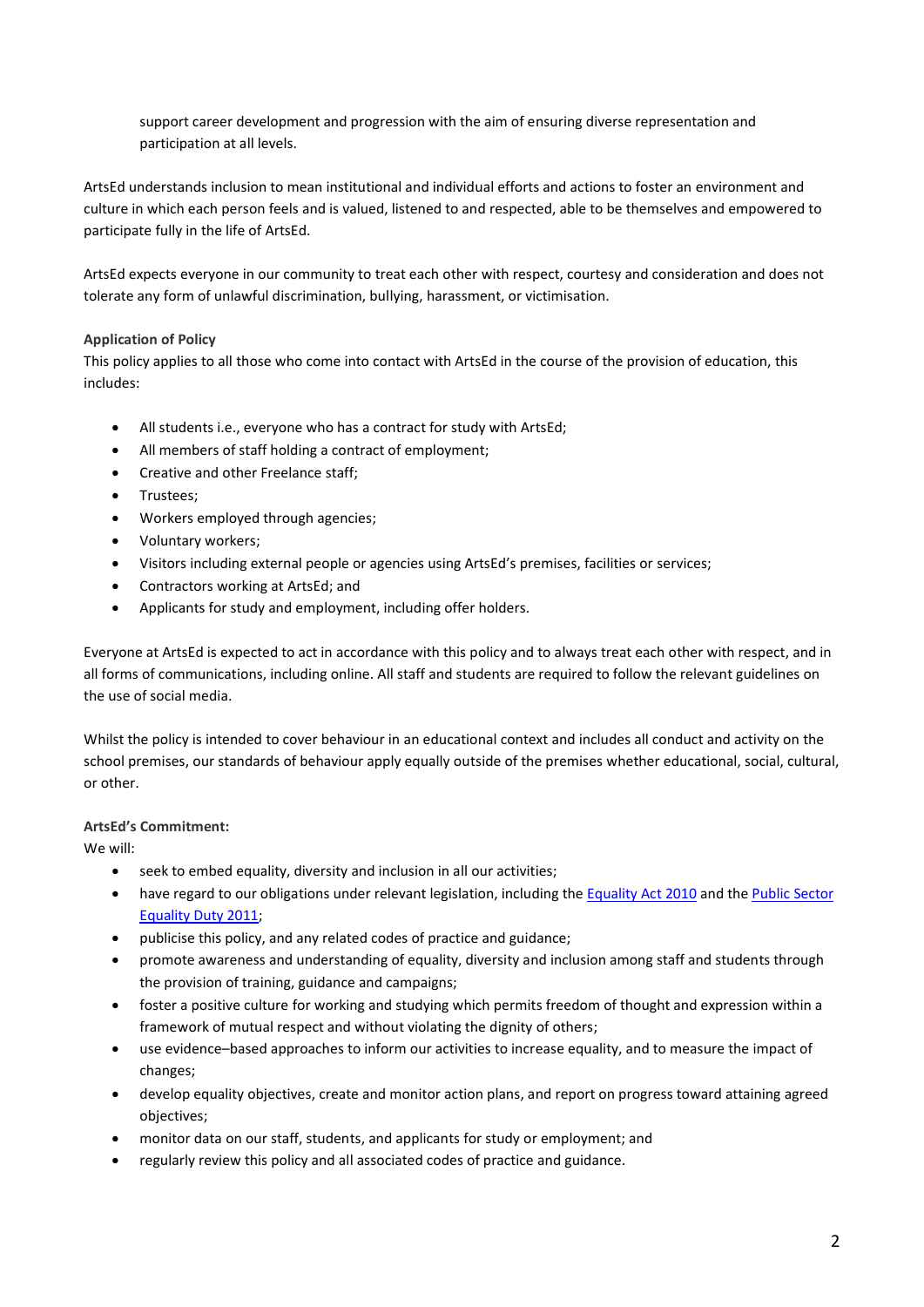# **Responsibilities of the Senior Leadership Board:**

- Identify and publish ArtsEd's strategic objectives for equality, diversity and inclusion in its Strategic Plan, and monitor progress towards achieving agreed objectives;
- Provide leadership on equality, diversity and inclusivity and oversee the development of equality policy frameworks and their application in conjunction with the EDI Committee;
- Monitor key strategic issues.

# **Responsibilities of the Equality, Diversity and Inclusivity (EDI) Committee:**

- Report to the Principal and advise on the development of an EDI strategy in relation to staff and students which embraces all protected groups;
- Seek to ensure that ArtsEd's pursuit of excellence goes hand in hand with freedom from unlawful discrimination and equality of opportunity;
- Together with the Head of HR, to consider existing and emerging equality legislation with a view to identifying relevant issues to be translated into ArtsEd policies;
- Provide information and guidance on equality, diversity and inclusion matters;
- Support senior members of ArtsEd in showing leadership on equality, diversity and inclusion matters;
- Facilitate consultation with specific groups of staff and students with a view to developing an EDI strategy.

#### **Responsibilities of the Senior Exec / Senior Leadership Team:**

- Heads of Department and Line Managers are responsible for the day-to-day implementation of this policy and for supporting the delivery of ArtsEd's strategic objectives for equality, diversity and inclusion within their department;
- All staff who line manage are responsible for ensuring that equality is embedded in the work of their team, for promoting an inclusive working and learning environment, and for promoting a culture of dignity and respect where issues can be raised without fear of reprisal;
- Monitor key strategic issues.

#### **Responsibilities of all staff and students:**

- To understand and observe this policy;
- To treat others with dignity and respect;
- To undertake all training provided in relation to this policy; and
- To respect ArtsEd's commitment to promote good relations, advance equality of opportunity and eliminate unlawful discrimination and harassment.

### **Complaints**

ArtsEd regards any breach of this policy to be a serious matter to be dealt with through its agreed procedures. Everyone connected with ArtsEd has the right to complain of behaviour that they believe is in breach of this policy even if it is not directed at them.

The procedures for dealing with concerns about breaches of the policy differ according to who is making the complaint and are set out below: